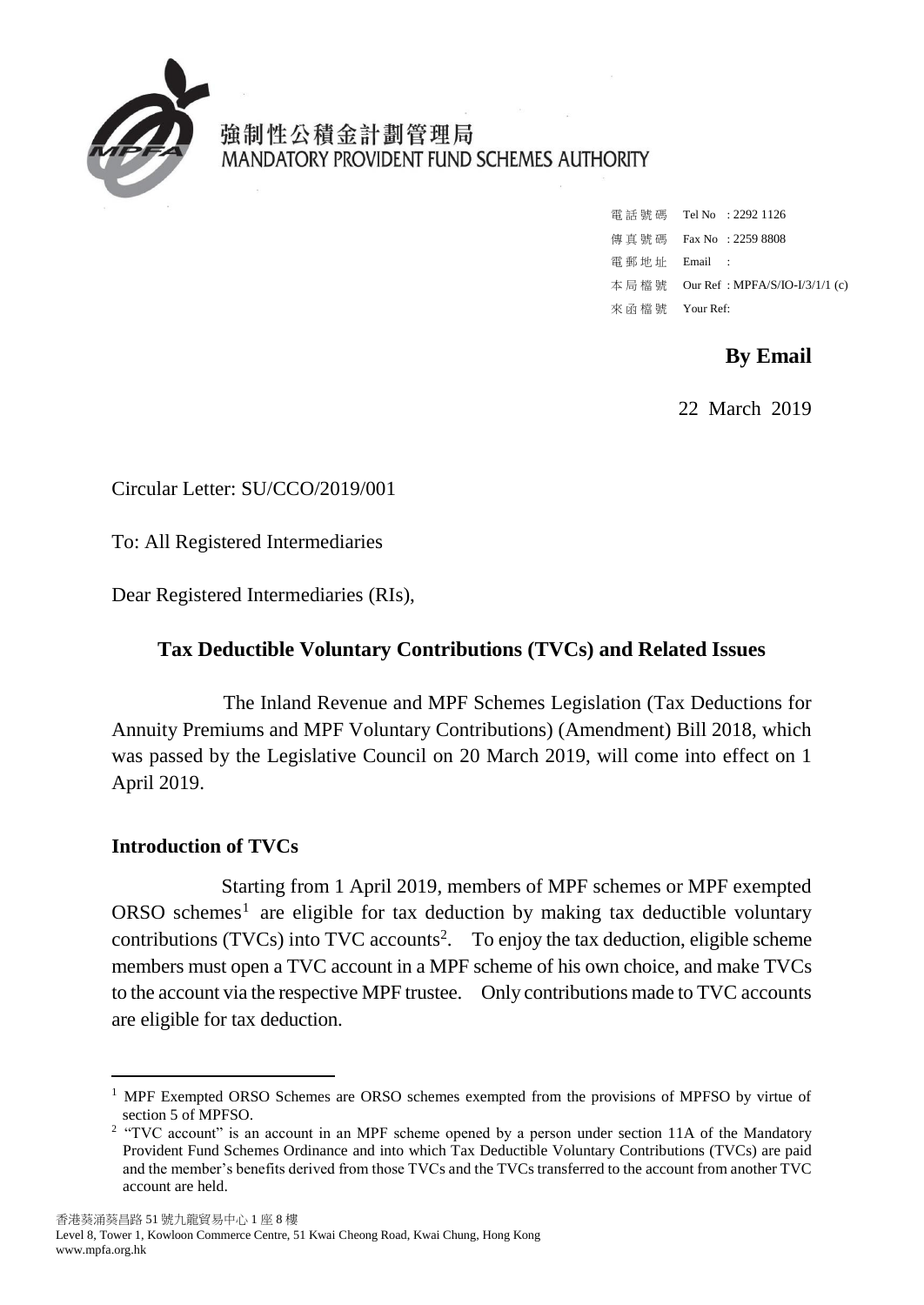To meet the purpose of encouraging extra retirement savings, TVCs are subject to the same preservation requirements as mandatory contributions. Except under specific circumstances prescribed by law, withdrawal of accrued benefits in a TVC account is not allowed until the scheme member has reached age 65.

### **RIs should be prepared**

Most of the MPF schemes will offer TVCs starting from 1 April 2019. RIs may refer to the MPFA website for up-to-date information related to TVCs offered by respective MPF trustees.

Although scheme members may contact respective trustees directly for enquiry and opening of TVC accounts, they may also approach RIs for information and advice in relation to TVCs. It is of utmost importance that principal intermediaries (PIs) should get prepared for the implementation of TVCs and equip their subsidiary intermediaries (SIs) with the relevant knowledge before carrying on regulated activities related to TVCs. PIs should also ensure that their internal controls and procedures in place are adequate, appropriate and up-to-date, and that all relevant statutory and regulatory requirements are complied with at all times.

### **Salient points on conduct issues**

With the approach of the introduction of TVCs, it is expected that there will be growing interest from scheme members to make enquiry and to seek advice relating to TVCs. RIs may be approached or consulted by scheme members to find out more about TVCs or to seek advice on investments in MPF schemes. To fulfill their ongoing compliance obligation, SIs should familiarize themselves with the features of TVCs and operation of TVC accounts.

In general, if an SI invites, induces or advises a scheme member to open TVC accounts and make TVCs, or gives related advice, the SI is considered to be carrying on a "regulated activity" under the Mandatory Provident Fund Schemes Ordinance (MPFSO). RIs have to comply with the relevant regulatory and conduct requirements under section 34ZL of the MPFSO and the MPFA's Guidelines on Conduct Requirements for Registered Intermediaries (Conduct Guidelines).

We take this opportunity to reiterate to all RIs some salient points and good practices when dealing with clients in relation to TVCs: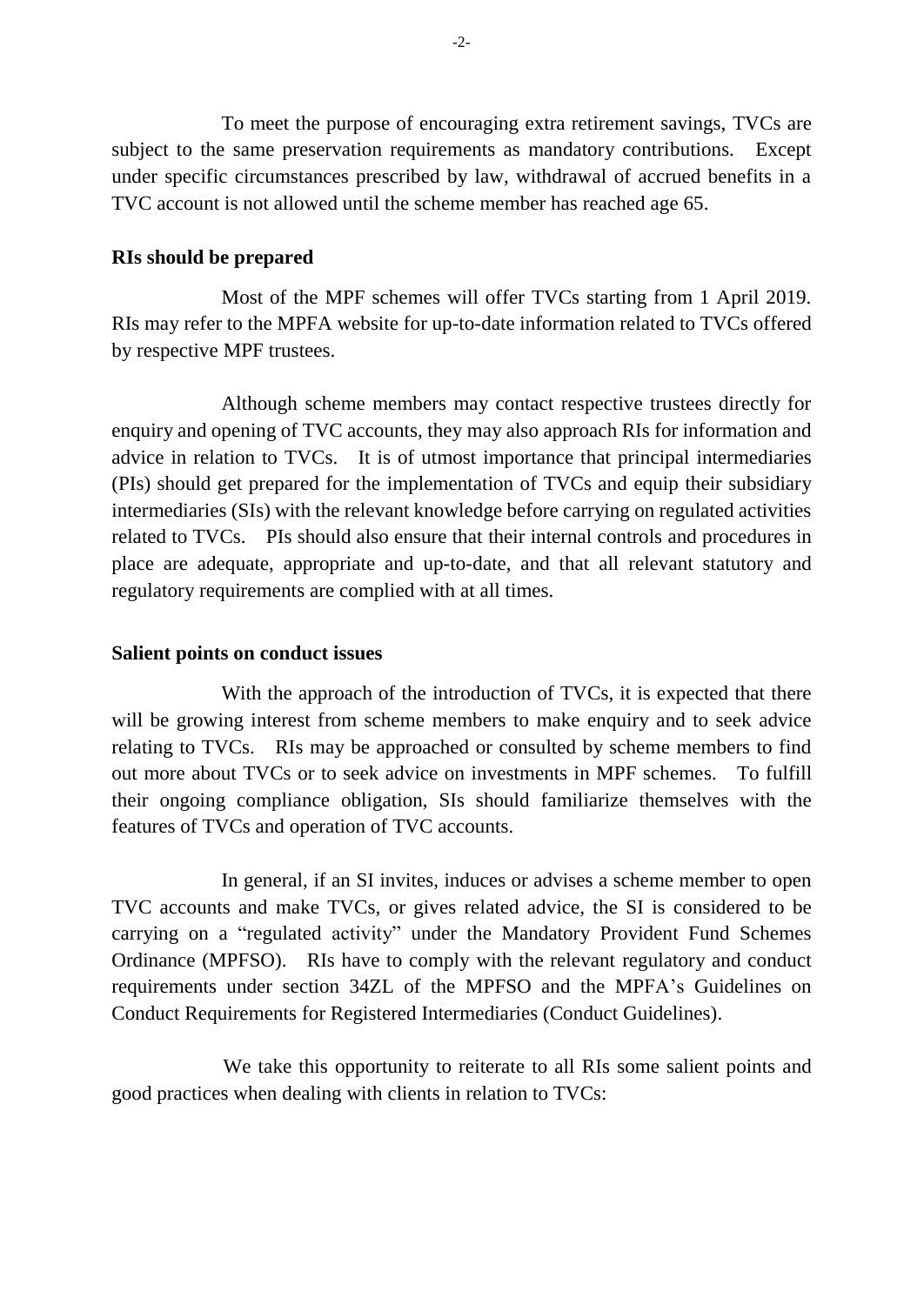(1) **Acting in the best interests of clients and managing conflict of interest** (paragraphs III.8 and III.53 of the Conduct Guidelines) – A RI should act in the best interests of the client when conducting regulated activities and giving regulated advice in relation to TVCs. A RI should avoid any conflict of interest and should disclose the conflict to the client and take all reasonable steps to ensure fair treatment of the client if it has a material interest which gives rise to an actual or potential conflict of interest.

An example of such a conflict of interest may be where the RIs received different amount of benefits (monetary or non-monetary) upon completing sales of different products or under different schemes. In particular, as the tax deduction limit of \$60,000 per year will be calculated in aggregate for TVCs and any premiums paid under qualifying deferred annuity policies, and if the rewards for RIs are different depending on the products, PIs should review their internal controls and procedures carefully and make appropriate arrangement, if necessary, to manage such conflict of interest.

(2) **Marketing activities related to TVCs** (paragraph III.60 of the Conduct Guidelines) – In the past, we have received complaints from scheme members on unsolicited calls and telephone marketing activities. As a matter of prudent practice and risk management, where marketing campaigns (e.g. telemarketing activities and roadshows) are to be undertaken, PIs are reminded to provide guidelines and standard scripts, where appropriate, for SIs before embarking on such activities and maintain a call log on telemarketing activities for monitoring purposes.

When approaching an existing or new client for cross-selling, RIs should ensure that proper consent from the client has been obtained and documented to avoid any misuse of client's personal information. As a good practice, when a new or potential client being approached is concerned about how the RI obtained the client's contact information, the RI should be able to explain the source of the information to the client.

(3) **Impersonation by RIs or other entities engaged by RIs** – The MPFA had received complaints in the past about suspected persons impersonating representatives of government agencies or public bodies (e.g. staff of the MPFA) when approaching scheme members. Such acts are in breach of the general conduct requirements that RIs must act honestly, fairly, in the best interests of the client, and with integrity. The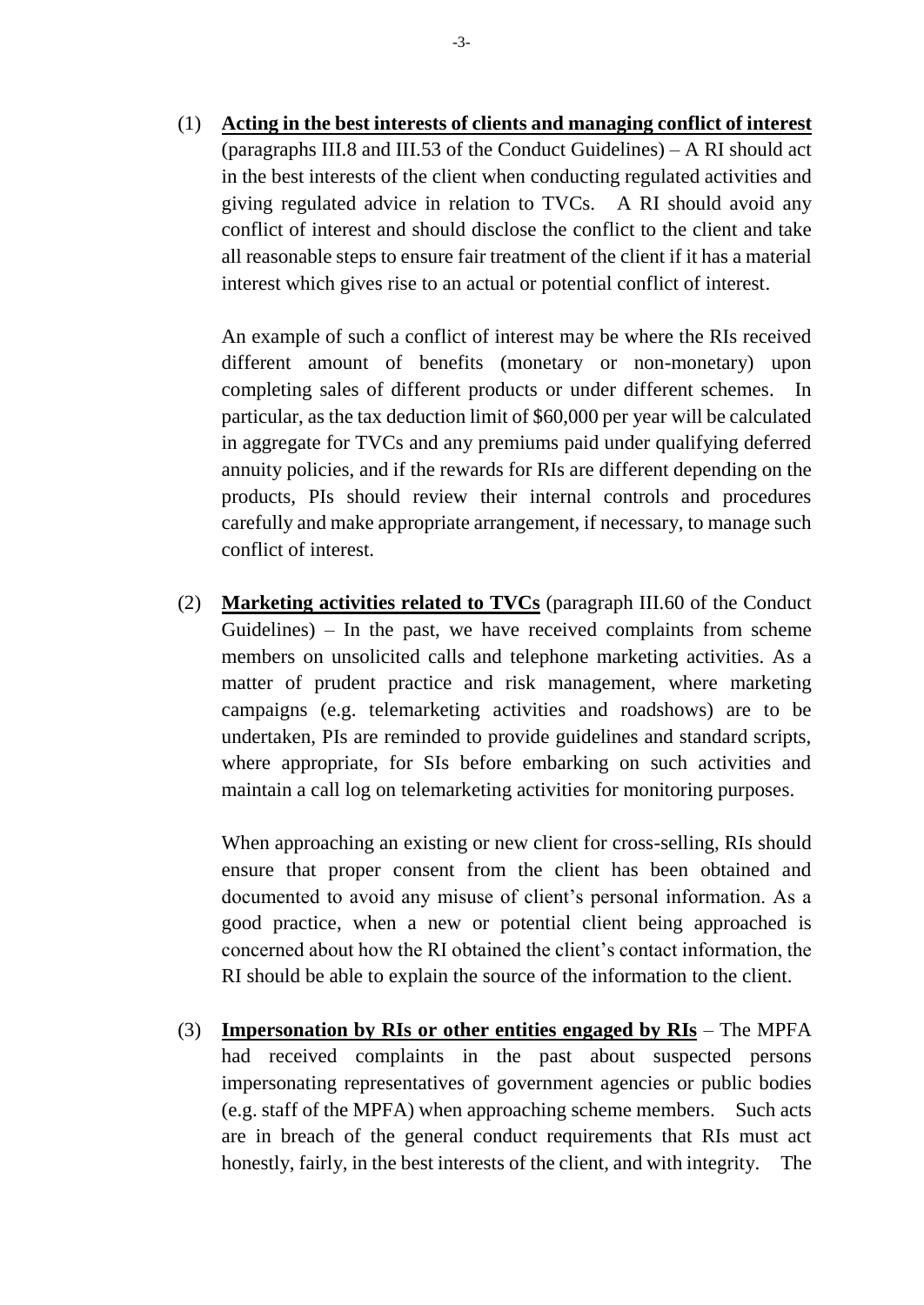MPFA will refer suspected criminal cases to the relevant enforcement agencies when necessary.

- (4) **Competence in carrying on regulated activities and advising on TVCs**  (paragraphs III.12 to III.14, III.37 to III.39, III.43, III.45 and III.46 of the Conduct Guidelines) **-** SIs should only advise on matters that they are competent to do so. In promoting TVCs, SIs should be familiar with the features of TVCs and procedures relating to opening and making contribution to TVC accounts and be mindful of the following areas in assisting clients on TVC-related matters:
	- (a) the preservation requirements of TVC accounts are the same as mandatory contributions (withdrawal is prohibited until the scheme member has reached age 65, except for early withdrawals under statutory grounds);
	- (b) the maximum deductible limit of \$60,000 for each assessment year is an aggregate limit for both TVCs and qualifying deferred annuity premiums<sup>3</sup>; and
	- (c) differences between TVCs and qualified deferred annuity policies (e.g. any minimum investment amount and period) should be presented in an accurate, fair and balanced way, if both products are involved in the selling and advising process.
- (5) **Suitability Assessment** (paragraph III.26(b) of the Conduct Guidelines) - RIs should have regard to a client's particular circumstances by conducting suitability assessment when advice is given to a specific client in relation to a decision as to the amount of any TVCs to be made into a TVC account.
- (6) **No clients should be asked or allowed to sign incomplete form** (paragraph III.3 of the Conduct Guidelines) **–** When opening new TVC accounts for clients, RIs should not ask or allow their clients to sign on blank or incomplete forms. RIs should ensure that any form to be signed by a client is duly completed before asking or allowing the client to sign on it and any alterations to the completed form must be initialed by the client. A copy of the duly signed form should be provided to the client as soon as practicable and another copy should be kept by the PI.

 $\overline{a}$ 

<sup>&</sup>lt;sup>3</sup> Qualifying deferred annuity premiums means premiums paid for deferred annuity products that satisfy a set of criteria stated in the guidelines issued by the Insurance Authority.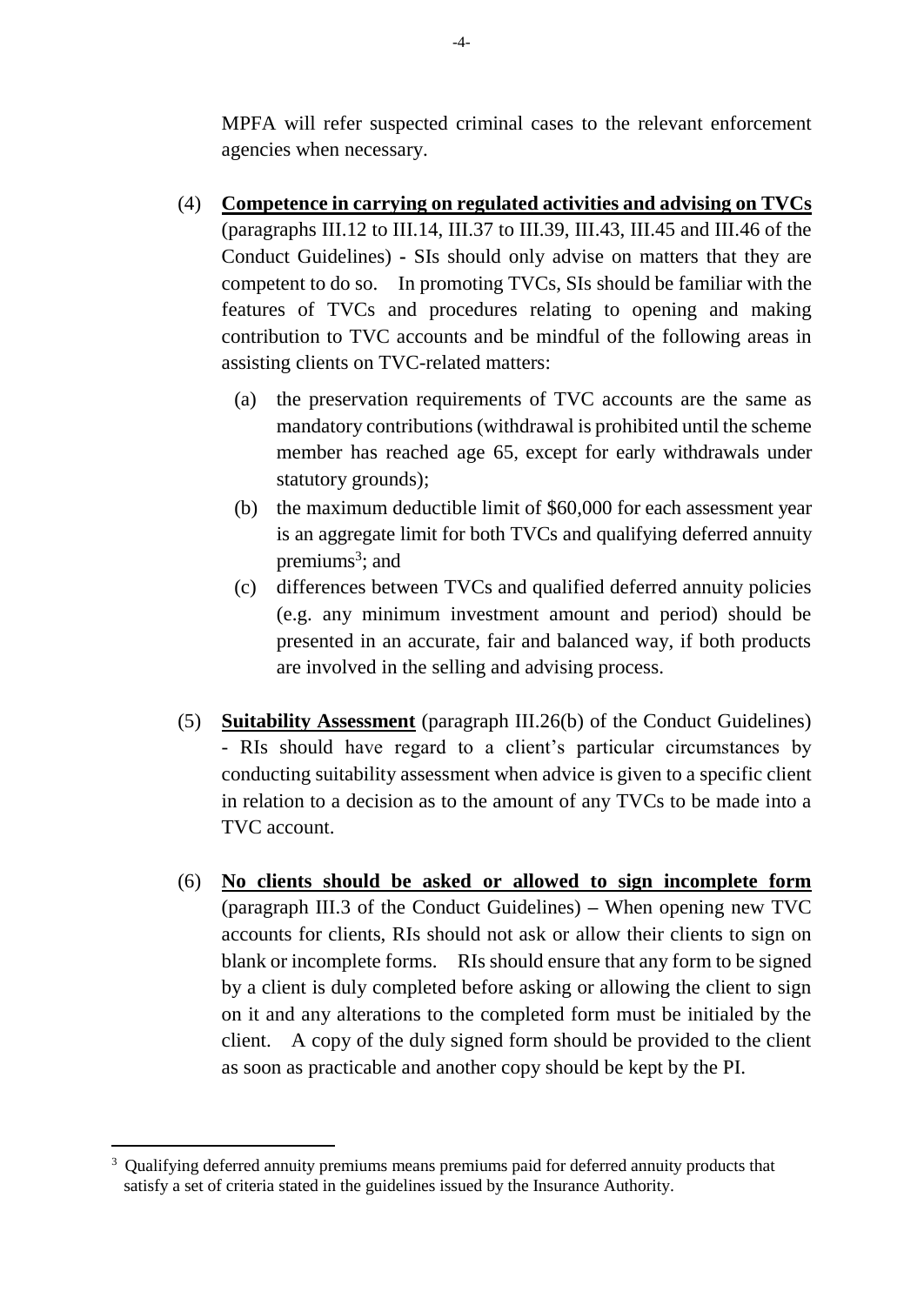- (7) **Only authorized marketing materials may be used** (paragraphs III.5 and III.60(g) of the Conduct Guidelines) **-** An SI should only use advertising and marketing materials approved by his PI in advance. For TVCs in particular, PIs should ensure that all the information related to TVCs is clear and presented in an unbiased manner. A PI should have in place arrangements, procedures and controls to ensure that those materials used by its SIs have been duly authorized by it and the SFC or are otherwise exempted from SFC's authorization.
- (8) **Internal controls and procedures** (paragraphs III.57 and III.58 of the Conduct Guidelines) **-** RIs should document the information disclosed and documents provided to the client. PIs should establish and maintain proper internal controls and procedures for ensuring that all regulated activities conducted by their SIs have proper audit trails and all audio and written records required under the Conduct Guidelines are kept for a minimum period of seven years.

The MPFA will work closely with frontline regulators in ensuring that RIs conduct their regulated activities in a compliant manner. The MPFA will refer any suspected non-compliance with the performance requirements under the MPFSO to the relevant frontline regulator.

### **Public Education and Training**

Public education campaign on TVCs and qualified deferred annuity policies will be launched shortly by the Investor and Financial Education Council (IFEC), with the joint support of the Insurance Authority and the MPFA. More relevant information for RIs (such as FAQs on TVCs) will also be available on the MPFA website.

Pursuant to paragraph III.14 of the Conduct Guidelines, PIs should arrange their relevant staff members and their SIs to attend training relating to TVCs, in order to equip them with the relevant knowledge before carrying on the relevant regulated activities. The MPFA will organize industry briefing sessions on TVCs in March and April 2019 and CPD training courses on TVCs will be provided by CPD activity providers starting from April 2019.

To provide further support to the industry, the MPFA stands ready to collaborate with industry associations and professional bodies in delivering core CPD training on TVCs to RIs. Should you have any questions about the contents of this